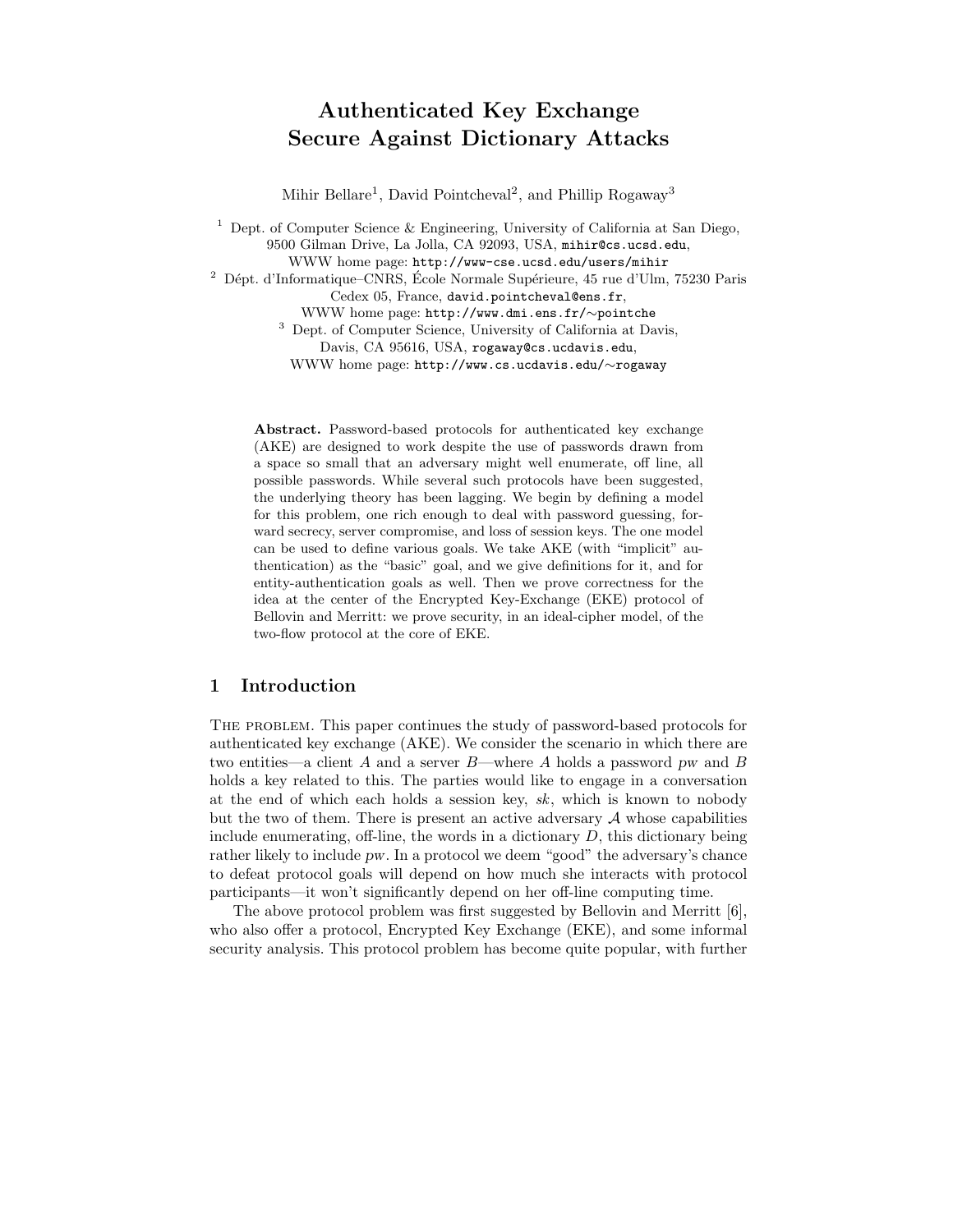papers suggesting solutions including [7, 15–18, 22, 10, 11, 10, 21]. The reason for this interest is simple: password-guessing attacks are a common avenue for breaking into systems, and here is a domain where good cryptographic protocols can help.

CONTRIBUTIONS. Our first goal was to find an approach to help manage the complexity of definitions and proofs in this domain. We start with the model and definitions of Bellare and Rogaway [4] and modify or extend them appropriately. The model can be used to define the execution of authentication and keyexchange protocols in many different settings. We specify the model in pseudocode, not only in English, so as to provide succinct and unambiguous execution semantics. The model is used to define the ideas of proper partnering, freshness of session keys, and measures of security for authenticated key exchange, unilateral authentication, and mutual authentication. Some specific features of our approach are: partnering via session IDs (an old idea of Bellare, Petrank, Rackoff, and Rogaway—see Remark 1); a distinction between accepting a key and terminating; incorporation of a technical correction to [4] concerning Test queries (this arose from a counter-example by Rackoff—see Remark 5); providing the adversary a separate capability to obtain honest protocol executions (important to measure security against dictionary attacks); and providing the adversary corruption capabilities which enable a treatment of forward secrecy.

We focus on AKE (with no explicit authentication). Philosophically, AKE is more "basic" than a goal like mutual authentication (MA). Pragmatically, AKE is simpler and takes fewer flows (two instead of three). Earlier work [3] began by defining MA and then embellishing the definition to handle an associated key exchange. Protocol development followed the same course. That approach gets complicated when one adds in the concern for password-guessing security.

Under our approach resistance to dictionary attacks is just a question of advantage vs. resource expenditure. It shows up in theorems, not definitions (once the model is adequately refined). A theorem asserting security of some protocol makes quantitative how much computation helps and just how much interaction does. One sees whether or not one has security against dictionary attacks by looking to see if maximal adversarial advantage grows primarily with the ratio of interaction to the size of the password space.

In Section 4 we define EKE2, which is essentially the pair of flows at the center of Bellovin and Merritt's Diffie-Hellman based Encrypted Key Exchange protocol [6]. We show that EKE2 is a secure AKE protocol, in the ideal-cipher model. Security here entails forward secrecy.

RELATED WORK. Recently people have been trying to get this area onto firmer foundations. The approach has been to build on the ideas of Bellare and Rogaway [3, 4], extending their definitions to deal with dictionary attacks. Lucks [17] was the first work in this vein. Halevi and Krawczyk [14] provide definitions and protocols for password-based unilateral authentication (UA) in the model in which the client holds the public key for the server, a problem which is different from, but related to, the one we are considering. Some critiques of [14] are made by [9], who also give their own, simulation-based notion for password-based UA.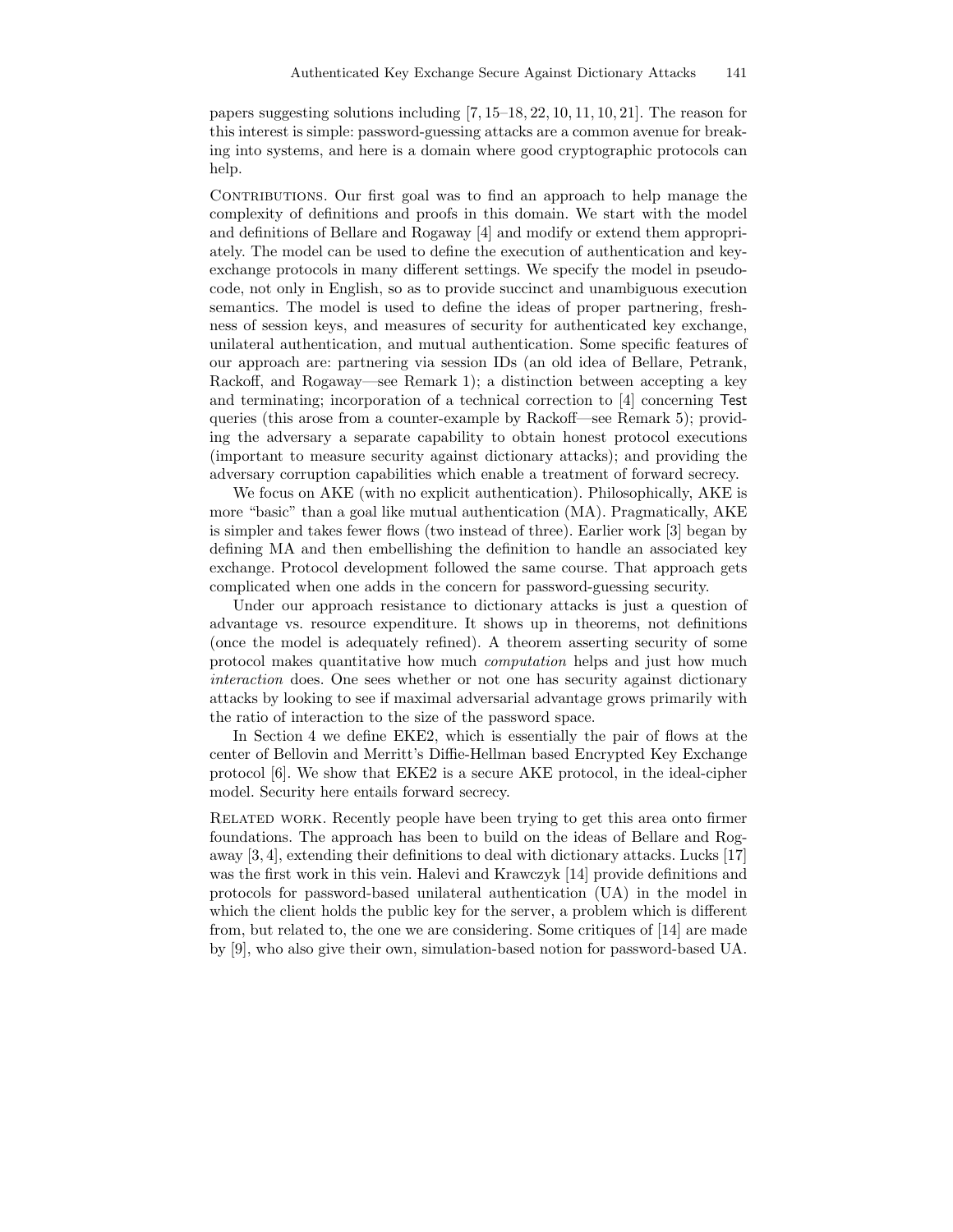In contemporaneous work to ours MacKenzie and Swaminathan [18], building on [3, 14], give definitions and proofs for a password-based MA protocol, and then a protocol that combines MA and AKE. Boyko, MacKenzie and Patel, building on [1, 20], give definitions and a proof for a Diffie-Hellman based protocol. In both papers the authors' motivation is fundamentally the same as our own: to have practical and provably secure password-based protocols.

Ongoing work. In [5] we provide a simple AKE protocol for the asymmetric trust model: the client holds pw and the server holds  $f(pw)$ , where f is a oneway function. If the adversary corrupts the server she must still expend time proportional to the quality of the password. We are working on the analysis. We are also investigating the security of EKE2 when its encryption function  $\mathcal E$  is instantiated by  $\mathcal E_{pw}(x) = x \cdot H(pw)$  where H is a random oracle and the arithmetic is in the underlying group.

#### 2 Model

The model described in this section is based on that of [3, 4]. In particular we take from there the idea of modeling instances of principals via oracles available to the adversary; modeling various kinds of attacks by appropriate queries to these oracles; having some notion of partnering; and requiring semantic security of the session key via Test queries.

PROTOCOL PARTICIPANTS. We fix a nonempty set ID of *principals*. Each principal is either a *client* or a *server*: *ID* is the union of the finite, disjoint, nonempty sets *Client* and *Server*. Each principal  $U \in ID$  is named by a string, and that string has some fixed length. When  $U \in ID$  appears in a protocol flow or as an argument to a function, we mean to the string which names the principal.

LONG-LIVED KEYS. Each principal  $A \in Client$  holds some password,  $pw_A$ . Each server  $B \in Server$  holds a vector  $pw_B = \langle pw_B[A] \rangle_{A \in Client}$  which contains an entry per client. Entry  $pw_B[A]$  is called the *transformed-password*. In a protocol for the *symmetric* model  $pw_A = pw_B[A]$ ; that is, the client and server share the same password. In a protocol for the *asymmetric* model,  $pw_B[A]$  will typically be chosen so that it is hard to compute  $pw_A$  from A, B, and  $pw_B[A]$ . The password  $pw_A$  (and therefore the transformed password  $pw_B[A]$ ) might be a poor one. Probably some human chose it himself, and then installed  $p_{W_B}[A]$  at the server. We call the  $pw_A$  and  $pw_B$  long-lived keys (LL-keys).

Figure 1 specifies how a protocol is run. It is in *Initialization* that  $pw_A$  and  $pw_B$  arise: everybody's LL-key is determined by running a LL-key generator,  $PW$ . A simple possibility for  $PW$  is that the password for client  $A$  is determined by  $pw_A \stackrel{R}{\leftarrow} PW_A$ , for some finite set  $PW_A$ , and  $pw_B[A]$  is set to  $pw_A$ . Notice that, in Figure 1, PW takes a superscript h, which is chosen from space  $\Omega$ . This lets PW 's behavior depend on an idealized hash function. Different LL-key generators can be used to capture other settings, like a public-key one.

Executing the protocol. Formally, a protocol is just a probabilistic algorithm taking strings to strings. This algorithm determines how instances of the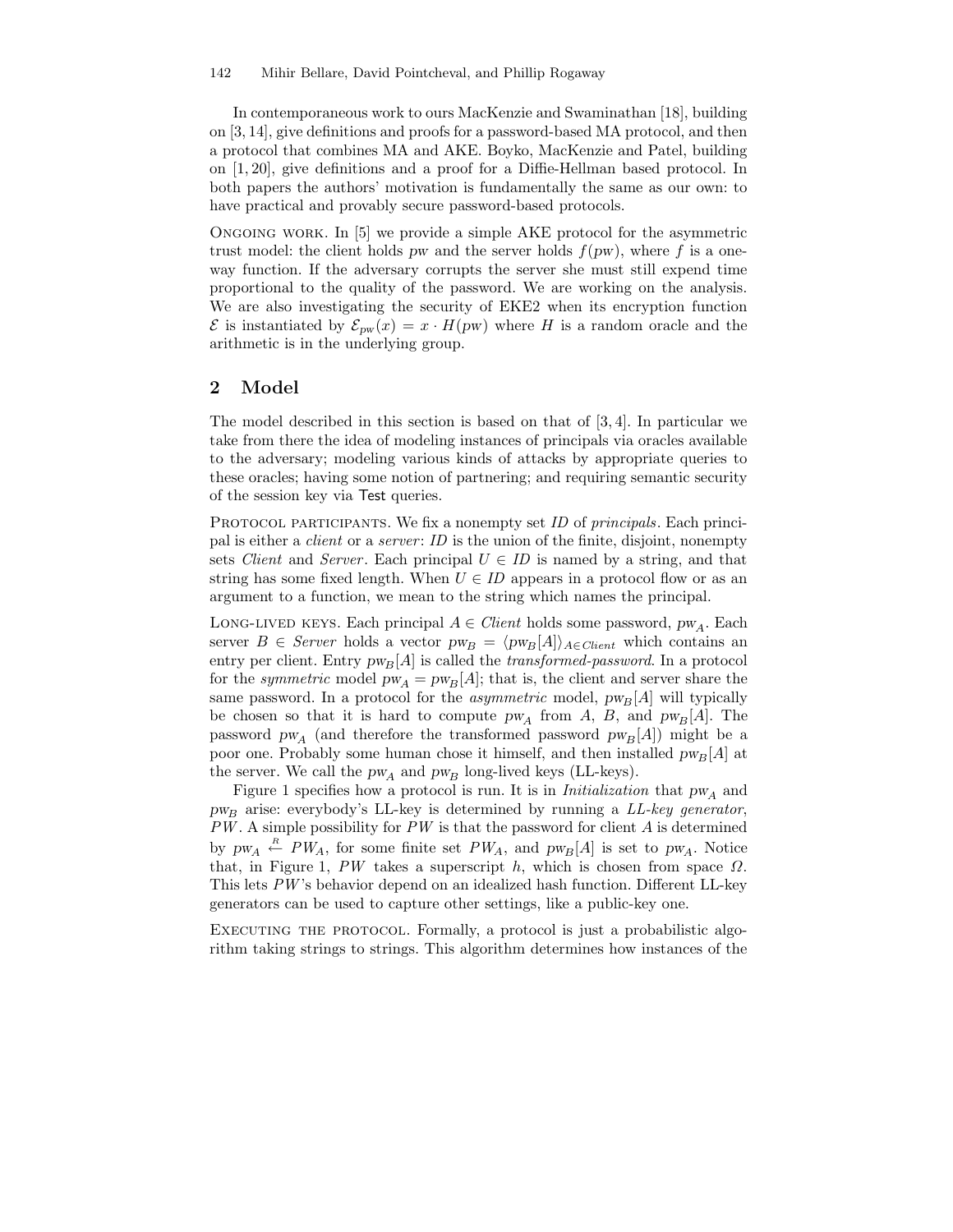| Initialization    | $H \stackrel{\kappa}{\leftarrow} \Omega$ ; $\langle pw_A, pw_B \rangle_{A \in Client, B \in Server} \stackrel{R}{\leftarrow} PW^h()$<br>for $i \in \mathbb{N}$ and $U \in ID$ do<br>$state^i_U \leftarrow \text{READY}; acc^i_U \leftarrow term^i_U \leftarrow used^i_U \leftarrow \text{FALSE}$<br>$sid_{II}^i \leftarrow pid_{II}^i \leftarrow sk_{II}^i \leftarrow \text{UNDEF}$                                                                                                                                                                                                                                              |
|-------------------|----------------------------------------------------------------------------------------------------------------------------------------------------------------------------------------------------------------------------------------------------------------------------------------------------------------------------------------------------------------------------------------------------------------------------------------------------------------------------------------------------------------------------------------------------------------------------------------------------------------------------------|
| Send $(U, i, M)$  | $used_U^i \leftarrow \text{TRUE};$ if $term_U^i$ then return INVALID<br>$\langle msg-out, acc, term_{U}^{i}, sid, pid, sk, state_{U}^{i} \rangle \leftarrow$<br>$P^h(\langle U, pw_{II}, state^i_{II}, M \rangle)$<br>if acc and $\neg acc^i_{tt}$ then<br>$sid^i_U \leftarrow sid; \ pid^i_U \leftarrow pid; \ sk^i_U \leftarrow sk; \ acc^i_U \leftarrow \text{TRUE}$<br><b>return</b> $\langle msg-out, sid, pid, acc, term_{II}^i \rangle$                                                                                                                                                                                   |
| Reveal $(U, i)$   | return $sk^i_U$                                                                                                                                                                                                                                                                                                                                                                                                                                                                                                                                                                                                                  |
| Corrupt $(U, pw)$ | if $U \in Client$ and $pw \neq$ DONTCHANGE then<br>for $B \in Server$ do $pw_B[U] = pw[B]$<br>return $\langle pw_{U}, \{ state_U^i \}_{i \in \mathbb{N}} \rangle$                                                                                                                                                                                                                                                                                                                                                                                                                                                                |
|                   | Execute $(A, i, B, j)$ if $A \notin Client$ or $B \notin Server$ or used <sup>i</sup> <sub>A</sub> or used <sup>i</sup> <sub>B</sub><br>then return INVALID<br>$msq\text{-}in \leftarrow B$<br>for $t \leftarrow 1$ to $\infty$ do                                                                                                                                                                                                                                                                                                                                                                                               |
|                   | $\langle msg-out, sid, pid, acc, term_A \rangle \stackrel{R}{\leftarrow}$ Send $(A, i, msg-in)$<br>$\alpha_t \leftarrow \langle msg-out, sid, pid, acc, term_A \rangle$<br>if term <sub>A</sub> and term <sub>B</sub> then return $\langle \alpha_1, \beta_1, \alpha_2, \beta_2, \ldots, \alpha_t \rangle$<br>$\langle msg-out, sid, pid, acc, term_B \rangle \stackrel{R}{\leftarrow}$ Send $(B, j, msg-in)$<br>$\beta_t \leftarrow \langle msg-out, sid, pid, acc, term_B \rangle$<br>if term <sub>A</sub> and term <sub>B</sub> then return $\langle \alpha_1, \beta_1, \alpha_2, \beta_2, \ldots, \alpha_t, \beta_t \rangle$ |
| Test $(U, i)$     | $sk \stackrel{R}{\leftarrow} SK$ ; $b \stackrel{R}{\leftarrow} \{0,1\}$ ; if $\neg term_U^i$ then return INVALID<br>if $b=1$ then return $sk_U^i$ else return $sk$                                                                                                                                                                                                                                                                                                                                                                                                                                                               |
| Oracle $(M)$      | return $h(M)$                                                                                                                                                                                                                                                                                                                                                                                                                                                                                                                                                                                                                    |

Fig. 1. The model. The protocol is  $P$ , the LL-key generator is  $PW$ , and the session-key space  $SK$ . Probablity space  $\Omega$  depends on the model of computation.

principals behave in response to signals (messages) from their enviornment. It is the adversary who sends these signals. As with the LL-key generator, P may depend on h.

Adversary  $A$  is a probabilistic algorithm with a distinguished query tape. Queries written on this tape are answered as specified in Figure 1. The following English-language description may clarify what is happening.

During the exeuction there may be running many instances of each principal  $U \in ID$ . We call instance i of principal U an *oracle*, and we denote it  $\Pi_U^i$ . Each instance of a principal might be embodied as a process (running on some machine) which is controlled by that principal.

A client-instance speaks first, producing some first message, Flow1. A serverinstance responds with a message of its own, Flow2, intended for the clientinstance which sent Flow1. This process is intended to continue for some fixed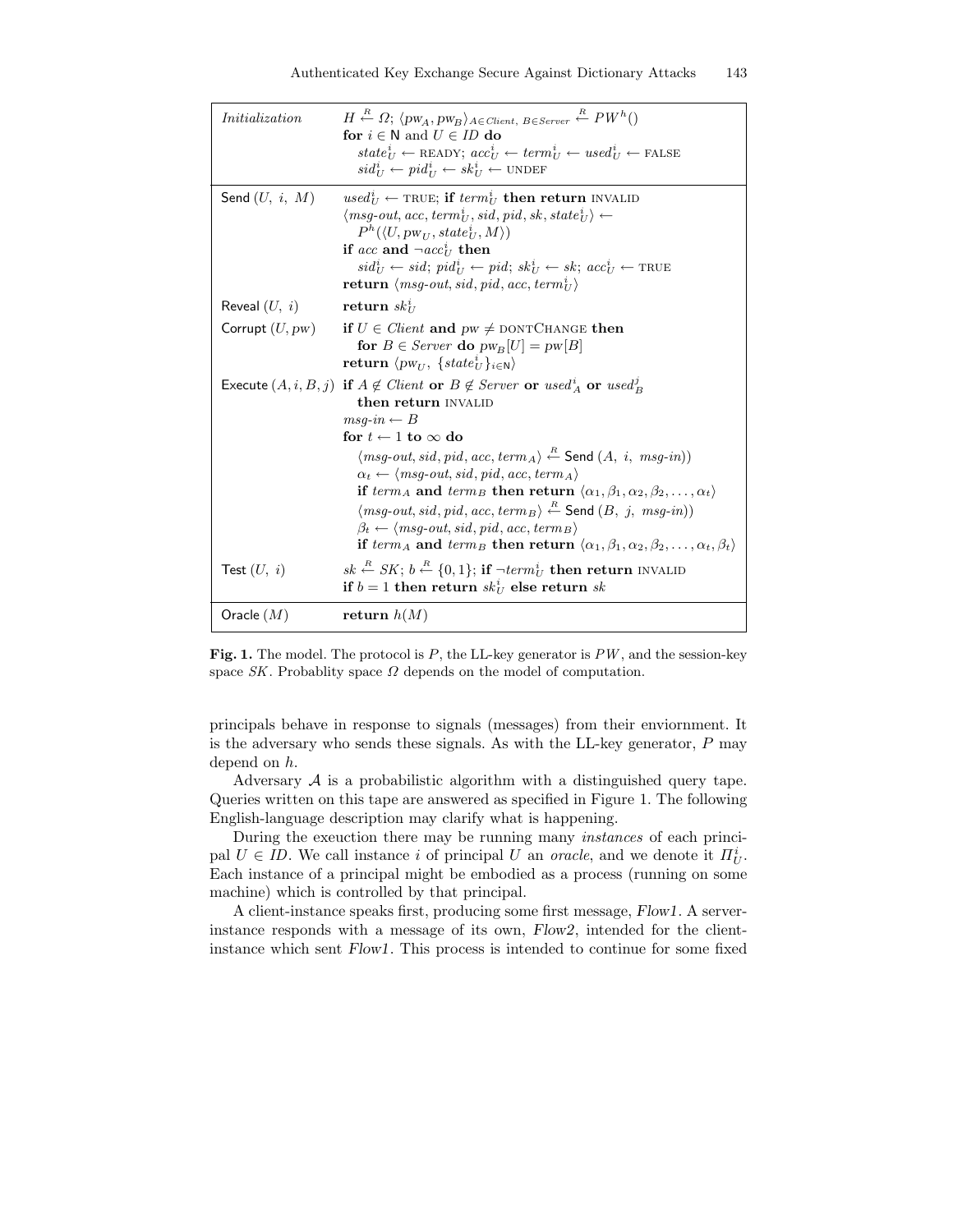number of flows (usually  $2-5$ ), until both instances have *terminated*. By that time each instance should have *accepted*, holding a particular session key (SK), session id (SID), and partner id (PID). Let us describe these more fully.

At any point in time an oracle may accept. When an oracle accepts it holds a session key sk, a session id sid, and a partner id pid. Think of these values as having been written on a write-only tape. The SK is what the instance was aiming to get. It can be used to protect an ensuing conversation. The SID is an identifier which can be used to uniquely name the ensuing session. It is also useful definitionally. The PID names the principal with which the instance believes it has just exchanged a key. The SID and PID aren't secret—indeed we will hand them to the adversary—but the SK certainly is. A client-instance and a serverinstance can accept at most once.

Remark 1. In this paper we use session IDs as our approach to defining partnering. This idea springs from discussions in 1995 among Bellare, Petrank, Rackoff, and Rogaway. In [3] the authors define partnering via "matching conversations," while in [4] the authors define partnering by way of an existentially guaranteed partnering function. Though all three approaches are reasonable, the use of matching-conversations can be criticized as focussing on a syntactic element that is ultimately irrelevant, while partnering via an existentially-guarateed partnering function allows for some unintuitive partnering functions. An explicit SID seems an elegant way to go. Specification document defining "real" protocols (eg., SSL and IPSec) typically do have SIDs, and in cases where an SID was not made explicit one can readilly define one (eg., by the concatenation of all protocol flows).  $\Box$ 

Remark 2. We emphasize that accepting is different from terminating. When an instance terminates, it is done—it has what it wants, and won't send out any further messages. But an instance may wish to accept now, and terminate later. This typically happens when an instance believes it is now holding a good session key, but, prior to using that key, the instance wants confirmation that its desired communication partner really exists, and is also holding that same session key. The instance can accomplish this by accepting now, but waiting for a confirmation message to terminate. The distinction between terminating and accepting may at first seem artificial, but the distinction is convenient and it is typical of real MA protocols. It can be seen as an "asymmetry-breaking device" for dealing with the well-known issue that the party who sends the last flow is never sure if it was received.  $\Box$ 

Our communications model places the adversary at the center of the universe. The adversary  $A$  can make queries to any instance: she has an endless supply of  $\Pi_U^i$  oracles  $(U \in ID$  and  $i \in \mathbb{N}$ ). There are all together six types of queries that  $\mathcal A$  can make. The responses to these queries are specified in Figure 1. We now explain the capability that each kind of query captures.

(1) Send  $(U, i, M)$  — This sends message  $M$  to oracle  $\Pi^i_U$ . The oracle computes what the protocol says to, and sends back the response. Should the oracle accept,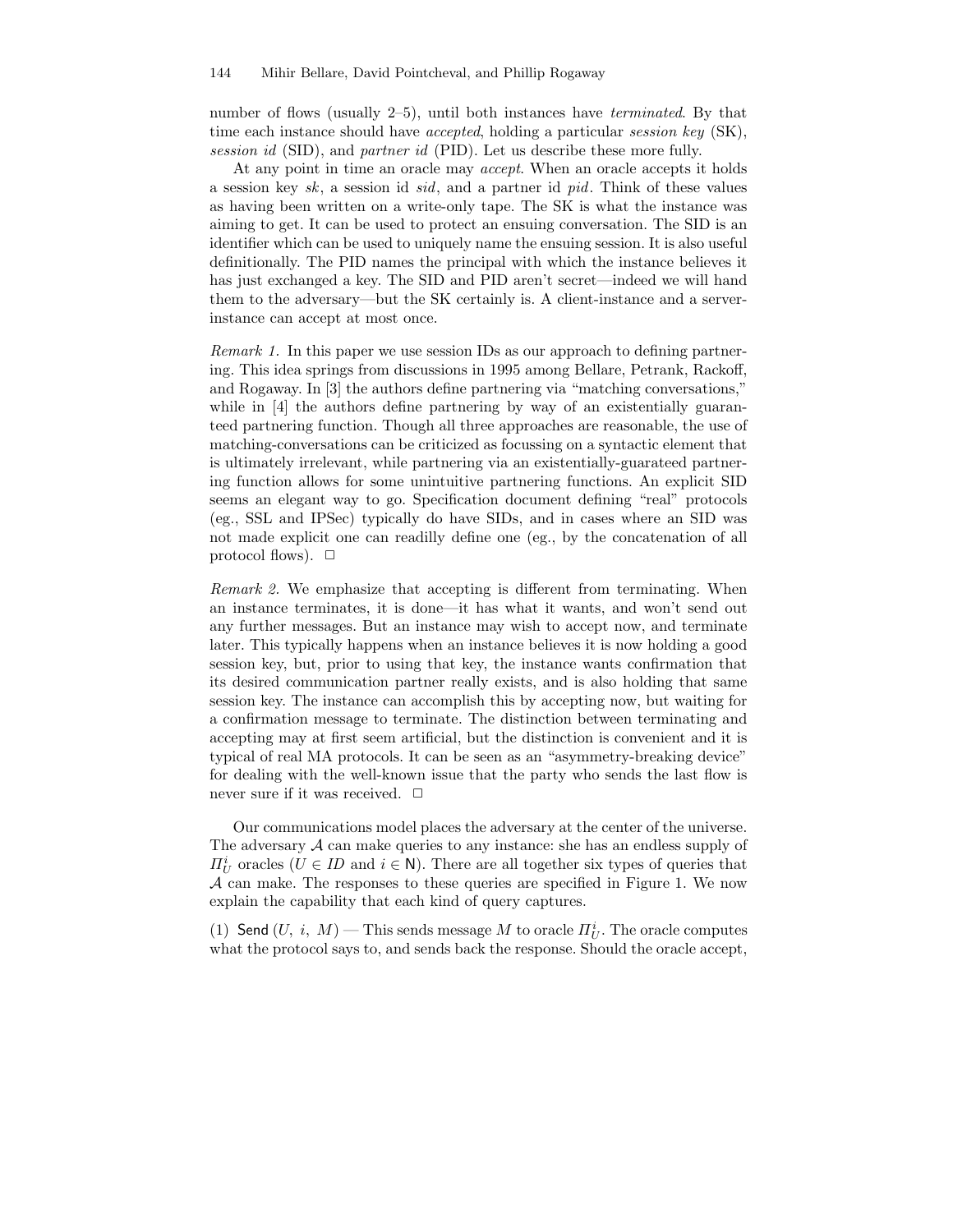this fact, as well as the SID and PID, will be made visible to the adversary. Should the oracle terminate, this too will be made visible to the adversary. To initiate the protocol with client A trying to enter into an exchange with server  $B$  the adversary should send message  $M = B$  to an unused instance of A. A Send-query models the real-world possibility of an adversary  $A$  causing an instance to come into existence, for that instance to receive communications fabricated by  $A$ , and for that instance to respond in the manner prescribed by the protocol.

(2) Reveal  $(U, i)$  — If oracle  $\Pi_U^i$  has accepted, holding some session key  $sk$ , then this query returns sk to the adversary. This query models the idea (going back to Denning and Sacco [12]) that loss of a session key shouldn't be damaging to other sessions. A session key might be lost for a variety of reasons, including hacking, cryptanalysis, and the prescribed-release of that session key when the session is torn down.

(3) Corrupt  $(U, pw)$  — The adversary obtains  $pw_{U}$  and the states of all instances of U (but see Remark 3). This query models the possibility of subverting a principal by, for example, witnessing a user type in his password, installing a "Trojan horse" on his machine, or hacking into a machine. Obviously this is a very damaging type of query. Allowing it lets us deal with forward secrecy and the extent of damage which can be done by breaking into a server. A Corrupt query directed against a client U may also be used to replace the value of  $pw_B[U]$ used by server B. This is the role of the second argument to Corrupt. Including this capability allows a dishonest client  $A$  to try to defeat protocol aims by installing a strange string as a server B's transformed password  $pw_B[A]$ .

(4) Execute  $(A, i, B, j)$  — Assuming that client oracle  $\prod_{A}^{i}$  and server oracle  $\prod_{B}^{j}$ have not been used, this call carries out an honest execution of the protocol between these oracles, returning a transcript of that execution. This query may at first seem useless since, using Send queries, the adversary already has the ability to carry out an honest execution between two oracles. Yet the query is essential for properly dealing with dictionary attacks. In modeling such attacks the adversary should be granted access to plenty of honest executions, since collecting these involves just passive eavesdropping. The adversary is comparatively constrained in its ability to actively manipulate flows to the principals, since bogus flows can be auditied and punative measures taken should there be too many.

(5) Test  $(U, i)$  — If  $\Pi_U^i$  has accepted, holding a session key sk, then the following happens. A coin b is flipped. If it lands  $b = 0$ , then sk is returned to the adversary. If it lands  $b = 1$ , then a random session key, drawn from the distribution from which session keys are supposed to be drawn, is returned. This type of query is only used to measure adversarial success—it does not correspond to any actual adversarial ability. You should think of the adversary asking this query just once.

(6) Oracle  $(M)$  — Finally, we give the adversary oracle access to a function h, which is selected at random from some probability space  $\Omega$ . As already remarked, not only the adversary, but the protocol and the LL-key generator may depend on h. The choice of  $\Omega$  determines if we are woking in the *standard* model, *ideal*hash model, or ideal-cipher model. See the discussion below.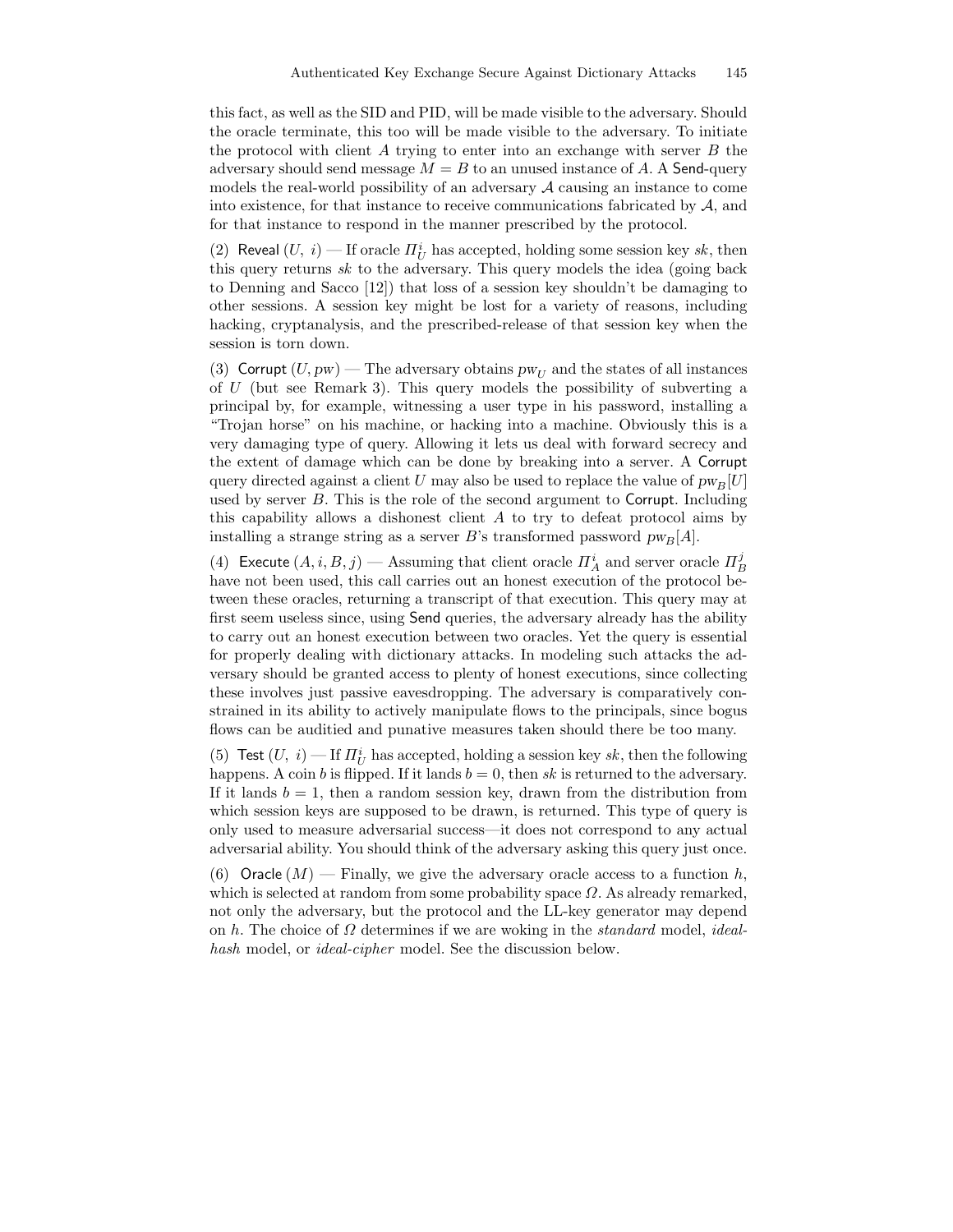*Remark 3.* As described in Figure 1, a Corrupt query directed against  $U$  releases the LL-key  $pw_{U}$  and also the current state of all instances of U. We call this the "strong-corruption model." A weaker type of Corrupt query returns only the LL-key of that principal. We call this the "weak-corruption model." The weakcorruption model corresponds to acquiring a principal's password by coaxing it out of him, as opposed to completely compromising his machine.  $\Box$ 

*Remark 4.* Notice that a Corrupt query to U does not result in the release of the session keys owned by U. The adversary already has the ability to obtain session keys through Reveal queries, and releasing those keys by a Corrupt query would make forward secrecy impossible.  $\Box$ 

Remark 5. Soon after the appearance of [4], Rackoff [19] came up with an example showing how the definition given in that paper was not strong enough to guarantee security for certain applications using the distributed session key. The authors of [4] traced the problem to a simple issue: they had wrongly made the restriction that the Test query be the adversary's last. Removal of this restriction solved the problem. This minor but important change in the definition of [4], made in 1995, has since been folklore in the community of researchers in this area, and is explicitly incorporated into our current work.  $\Box$ 

Standard model, ideal-hash model, ideal-cipher model. Figure 1 refers to probability space  $\Omega$ . We consider three possiblities for  $\Omega$ , giving rise to three different models of computation.

In the **standard model**  $\Omega$  is the distribution which puts all the probability mass on one function: the constant function which returns the empty-string,  $\varepsilon$ , for any query  $M$ . So in the standard model, all mention of  $h$  can be ignored.

Fix a finite set of strings  $C$ . In the **ideal-hash model** (also called the randomoracle model) choosing a random function from  $\Omega$  means choosing a random function h from  $\{0,1\}^*$  to C. This models the use of a cryptographic hash function which is so good that, for purposes of analysis, one prefers to think of it as a public random function.

Fix finite sets of strings G and C where  $|\mathcal{G}| = |\mathcal{C}|$ . In the **ideal-cipher model** choosing a random function h from  $\Omega$  amounts to giving the protocol (and the adversary) a perfect way to encipher strings in  $\mathcal{G}$ : namely, for  $K \in \{0,1\}^*$ , we set  $\mathcal{E}_K: \mathcal{G} \to \mathcal{C}$  to be a random one-to-one function, and we let  $\mathcal{E}_K: \{0,1\}^* \to \mathcal{G}$ be defined by  $\mathcal{D}_K(y)$  is the value x such that  $\mathcal{E}_K(x) = y$ , if  $y \in \mathcal{C}$ , and BAD otherwise. We let  $h$ (encrypt,  $K, M$ ) =  $\mathcal{E}_K (M)$  and  $h$ (decrypt,  $K, C$ ) =  $\mathcal{D}_K (C)$ . The capabilities of the ideal-hash model further include those of the ideal-cipher model, by means of a query  $h(\mathsf{hash}, x)$  which, for shorthand, we denote  $H(x)$ .

The ideal-cipher model is very strong (even stronger than the ideal-hash model) and yet there are natural and apparently-good ways to instantiate an ideal cipher for use in practical protocols. See [8]. Working in this model does not render trivial the goals that this paper is interested in, and it helps make for protocols that don't waste any bits. A protocol will always have a clearlyindicated model of computation for which it is intended so, when the protocol is fixed, we do not make explicit mention of the model of compuation.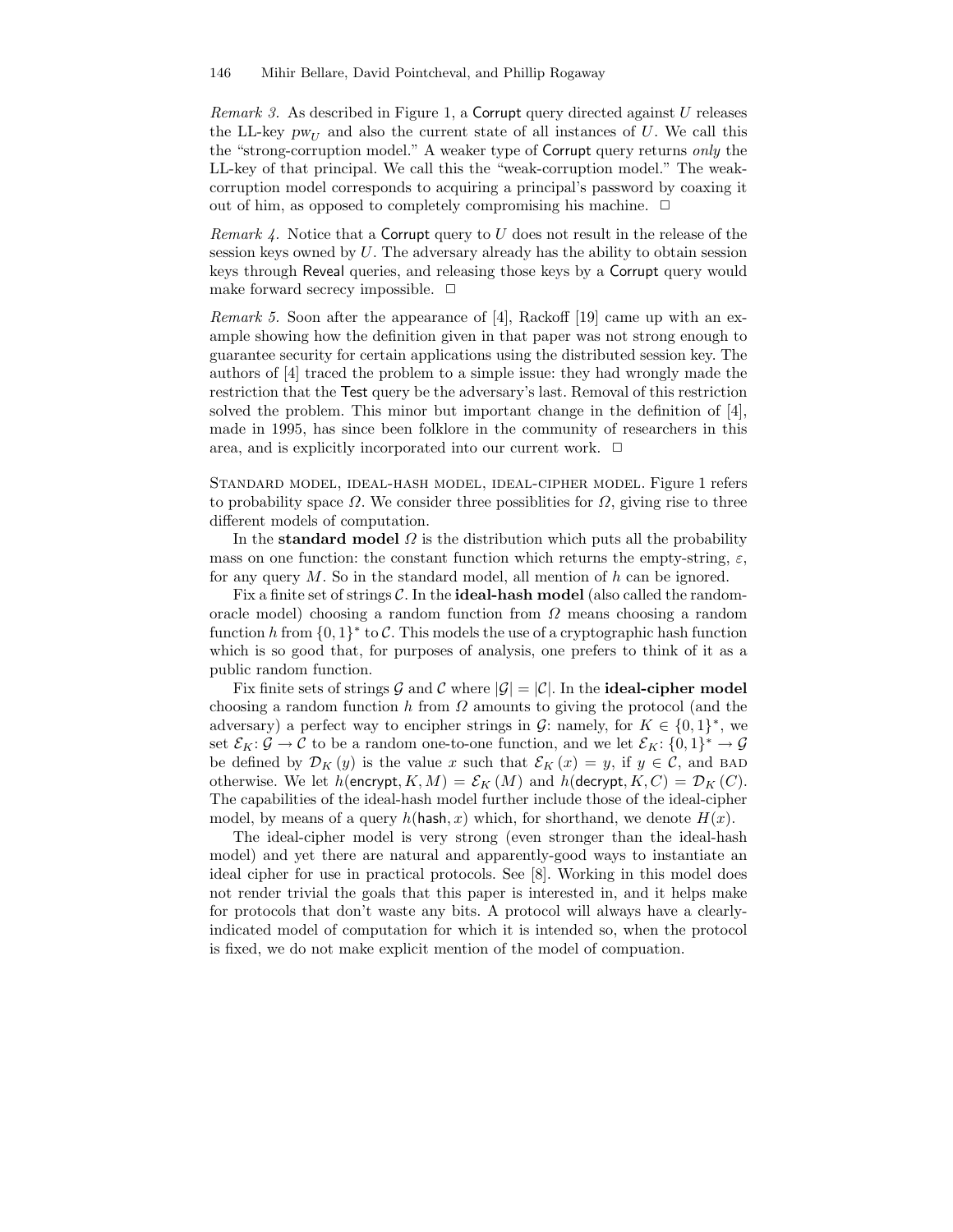| The <i>basic</i> notion of freshness (no requirement for forward secrecy):                                                                                                         |  |
|------------------------------------------------------------------------------------------------------------------------------------------------------------------------------------|--|
| <b>if</b> [RevealTo $(U, i)$ ] or [RevealToPartnerOf $(U, i)$ ] or<br>[SomebodyWasCorrupted] then unfresh else fresh                                                               |  |
| A notion of freshness the incorporates a requirement for <i>forward secrecy</i> :                                                                                                  |  |
| <b>if</b> [RevealTo $(U, i)$ ] or [RevealToPartnerOf $(U, i)$ ] or<br>$[Somebody WasCorruptedBeforeTheTestQuery \textbf{and} Manipulated (U, i)]$<br>then fs-unfresh else fs-fresh |  |

Fig. 2. Session-key freshness. A Test query is made to oracle  $\Pi_U^i$ . The chart specifies how, at the end of the execution, the session key of that oracle should be regarded (fresh or unfresh, and fs-fresh or fs-unfresh). Notation is described in the accompanying text.

Remark 6. The ideal-cipher model is richer than the RO-model, and you can't just say "apply the Feistel construction to your random oracle to make the cipher." While this may be an approach to instantiating an ideal-cipher, there is no formal sense we know in which you can simulate the ideal-cipher model using only the RO-model.  $\Box$ 

# 3 Definitions

Our definitional approach is from [4], but adaptations must be made since partnerning is defined in a different manner than in [4] (as discussed in Section 2), and since we now consider forward secrecy as one of our goals.

PARTNERING USING SIDS. Fix a protocol  $P$ , adversary  $A$ , LL-key generator PW, and session-key space SK. Run P in the manner specified in Section 2. In this execution, we say that oracles  $\Pi_U^i$  and  $\Pi_{U'}^{i'}$  are **partnered** (and each oracle is said to be a partner of the other) if both oracles accept, holding  $(sk, sid, pid)$ and  $(sk', sid', pid')$  respectively, and the following hold:

- (1)  $sid = sid'$  and  $sk = sk'$  and  $pid = U'$  and  $pid' = U$ .
- (2)  $U \in Client$  and  $U' \in Server$ , or  $U \in Server$  and  $U' \in Client$ .
- (3) No oracle besides  $\Pi_U^i$  and  $\Pi_{U'}^{i'}$  accepts with a PID of pid.

The above definition of partnering is quite strict. For two oracles to be partners with one another they should have the same SID and the same SK, one should be a client and the other a server, each should think itself partnered with the other, and, finally, no third oracle should have the same SID. Thus an oracle that has accepted will have a single partner, if it has any partner at all.

Two flavors of freshness. Once again, run a protocol with its adversary. Suppose that the adversary made exactly one Test query, and it was to  $\Pi_U^i$ . Intuitively, the oracle  $\Pi_U^i$  should be considered unfresh if the adversary may know the SK contained within it.

In Figure 2 we define two notions of freshness—with and witout forward secrecy (fs). Here is the notation used in that figure. We say "RevealTo  $(U, i)$ "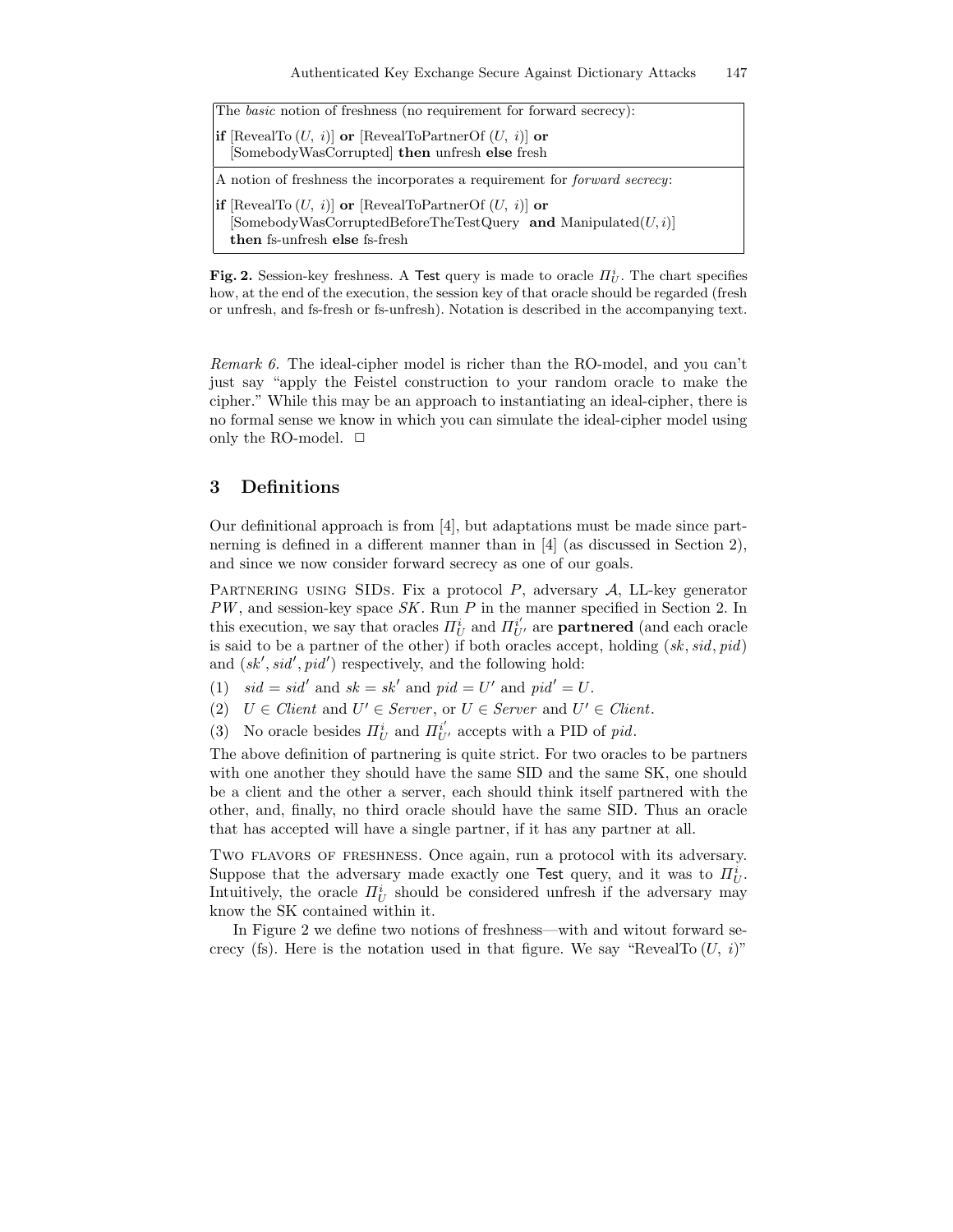is true iff there was, at some point in time, a query Reveal  $(U, i)$ . We say "RevealToPartnerOf  $(U, i)$ " is true iff there was, at some point in time, a query Reveal  $(U', i')$  and  $\Pi_{U'}^{i'}$  is a partner to  $\Pi_U^i$ . We say "SomebodyWasCorrupted" is true iff there was, at some point in time, a query Corrupt  $(U', pw)$  for some  $U'$ , pw. We say "SomebodyWasCorruptedBeforeTheTestQuery" is true iff there was a Corrupt  $(U', pw)$  query and this query was made before the Test  $(U, i)$ query. We say that "Manipulated $(U,i)$ " is true iff there was, at some point in time, a Send  $(U, i, M)$  query, for some string M.

Explanation. In our definition of security we will be "giving credit" to the adversary  $A$  if she specifies a fresh (or fs-fresh) oracle and then correctly identifies if she is provided the SK from that oracle or else a random SK. We make two cases, according to whether or not "forward secrecy" is expected. Recall that forward secrecy entails that loss of a long-lived key should not compromise already-distributed session keys.

Certainly an adversary can know the SK contained within an oracle  $\Pi_U^i$  if she did a Reveal query to  $\Pi^i_U$ , or if she did a Reveal query to a partner of  $\Pi^i_U.$  This accounts for the first two disjuncts in each condition of Figure 2. The question is whether or not a Corrupt query may divulges the SK. Remember that a Corrupt query does actually return the SK, but it does return the LL-key. For the "basic" notion of security (fresh/unfresh) we pessimistically assume that a Corrupt query does reveal the session key, so any Corrupt query makes all oracles unfresh. (One could tighten this a little, if desired.) For the version of the definition with forward secrecy a Corrupt query may reveal a SK only if the Corrupt query was made before the Test query. We also require that the Test query was to an oracle that was the target of a Send query (as opposed to an oracle that was used in an Execute query). (Again, this can be tightened up a little.) This acts to build in the following requirement: that even *after* the Corrupt query, session keys exchanged by principals who behave honestly are *still* fs-fresh. This is a nice property, and since it seems to always be achieved in protocols which achieve forward secrecy, we have lumped it into that notion. This was done amounts to saying that an "honest" oracle—one that is used only for an Execute call is always fs-fresh, even if there is a Corrupt query. (Of course you still have to exclude the the possiblity that the oracle was the target of a Reveal query, or that its partner was.)

Remark 7. Forward secrecy, in the strong-corruption model, is not achievable by two-flow protocols. The difficulty is the following. A two-flow protocol is clientto-server then server-to-client. If the client oracle is corrupted after the server oracle has terminated but before the client oracle has received the response, then the server oracle will be fs-fresh but the adversary can necessarilly compute the shared SK since the adversary has the exact same information that the client oracle would have had the client oracle received the server oracle's flow.

One way around this is to go to the weak-corruption model. A second way around this is to add a third flow to the protocol. A final way around this is to define a slightly weaker notion of forward secrecy, weak forward-secrecy, in which an oracle is regarded as "wfs-unfresh" if it fs-unfresh, or the test query is to a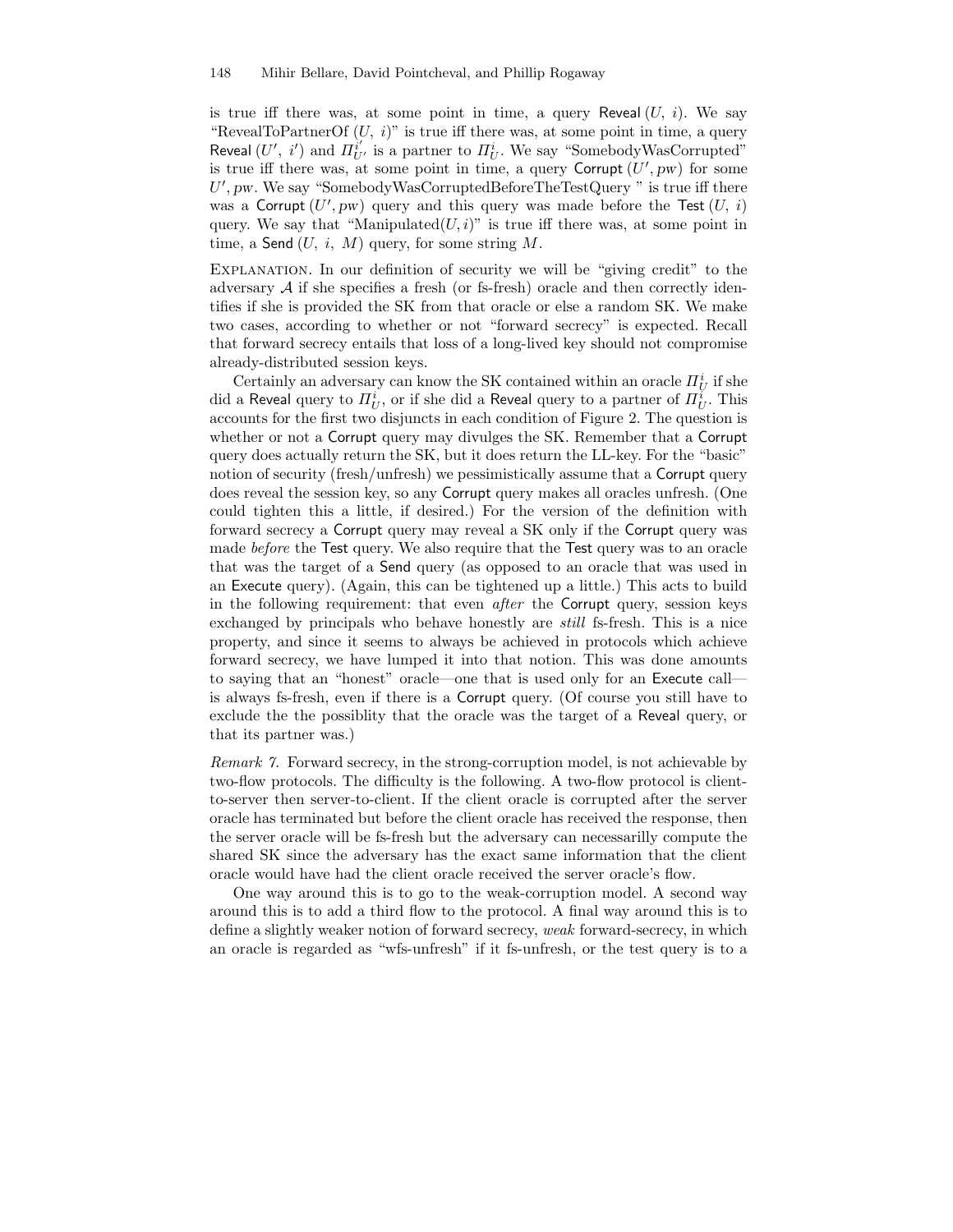manipulated oracle, that oracle is unpartnered at termination, and somebody gets corrupted. Otherwise the oracle is wfs-fresh.  $\Box$ 

AKE SECURITY (WITH AND WITHOUT FORWARD SECRECY). In a protocol execution of  $P, PW, SK, A$  we say that A wins, in the AKE sense, if she asks a single Test-query, Test  $(U, i)$ , where  $\Pi_U^i$  has terminated and is fresh, and A outputs a single bit,  $b'$ , and  $b' = b$  (where b is the bit selected during the Test query). The ake advantage of  $A$  in attacking  $(P, PW, SK)$  is twice the probability that  $A$  wins, minus one. (The adversay can trivially win with probability  $1/2$ . Multiplying by two and subtracting one simply rescales this probability.) We denote the ake advantage by  $\mathsf{Adv}_{P,PW,SK}^{\text{ake}}(\mathcal{A})$ .

We similarly define the **ake-fs advantage**,  $\mathsf{Adv}_{P,PW,SK}^{ake\text{-}fs}(\mathcal{A})$ , where now one insists that the oracle  $\Pi^i_U$  to which the Test-query is directed be fs-fresh.

AUTHENTICATION. In a protocol execution of  $P, PW, SK, A$ , we say that an adversary violates client-to-server authentication if some server oracle terminates but has no partner oracle. We let the c2s advantage be the probablity of this event, and denote it by  $\mathsf{Adv}_{P,PW,SK}^{2s}(\mathcal{A})$ . We say that an adversary violates server-to-client authentication if some client oracle terminates but has no partner oracle. We let the s2c advantage be the probability of this event, and denote it by  $\mathsf{Adv}_{P,PW,SK}^{32c}(\mathcal{A})$ . We say that an adversary violates mutual authentication if some oracle terminates, but has no partner oracle. We let the ma advantage denote the probablity of this event, and denote it by  $\mathsf{Adv}_{P,PW,SK}^{\text{ma}}(\mathcal{A})$ .

Measuring adversarial resources. We are interested in an adversary's maximal advantage in attacking some protocol as a function of her resources. The resources of interest are:

- $t$  the adversary's running time. By convention, this includes the amount of space it takes to describe the adversary.
- $q_{\rm se}, q_{\rm re}, q_{\rm co}, q_{\rm ex}, q_{\rm or}$  these count the number of Send, Reveal, Corrupt, Execute, and Oracle queries, respectively.

When we write  $\mathsf{Adv}_{P,PW,SK}^{\text{ake}}(\text{resources})$ , overloading the Adv-notation, it means the maximal possible value of  $\mathsf{Adv}_{P,PW,SK}^{\mathrm{ake}}(\mathcal{A})$  among all adversaries that expend at most the specified resources. By convention, the time to sample in PW (one time) and to sample in SK (one time) are included in  $\mathsf{Adv}_{P,PW,SK}$  (resources) (for each type of advantage).

Diffie-Hellman assumption. We will prove security under the computational Diffie-Hellman assumption. The concrete version of relevance to us is the following. Let  $G = \langle g \rangle$  be a finite group. We assume some fixed representation for group elements, and implicitly switch between group elements and their string representations. Let  $A$  be an adversary that outputs a list of group elements,  $z_1, \ldots, z_q$ . Then we define

$$
\mathsf{Adv}_{G}^{\mathrm{dh}}(\mathcal{A}) = \Pr[x, y \leftarrow \{1, \dots, |G|\} : g^{xy} \in \mathcal{A}(g^x, g^y)], \text{ and}
$$

$$
\mathsf{Adv}_{G}^{\mathrm{dh}}(t, q) = \max_{\mathcal{A}} \{ \mathrm{Adv}_{G, g}^{\mathrm{dh}}(\mathcal{A}) \} ,
$$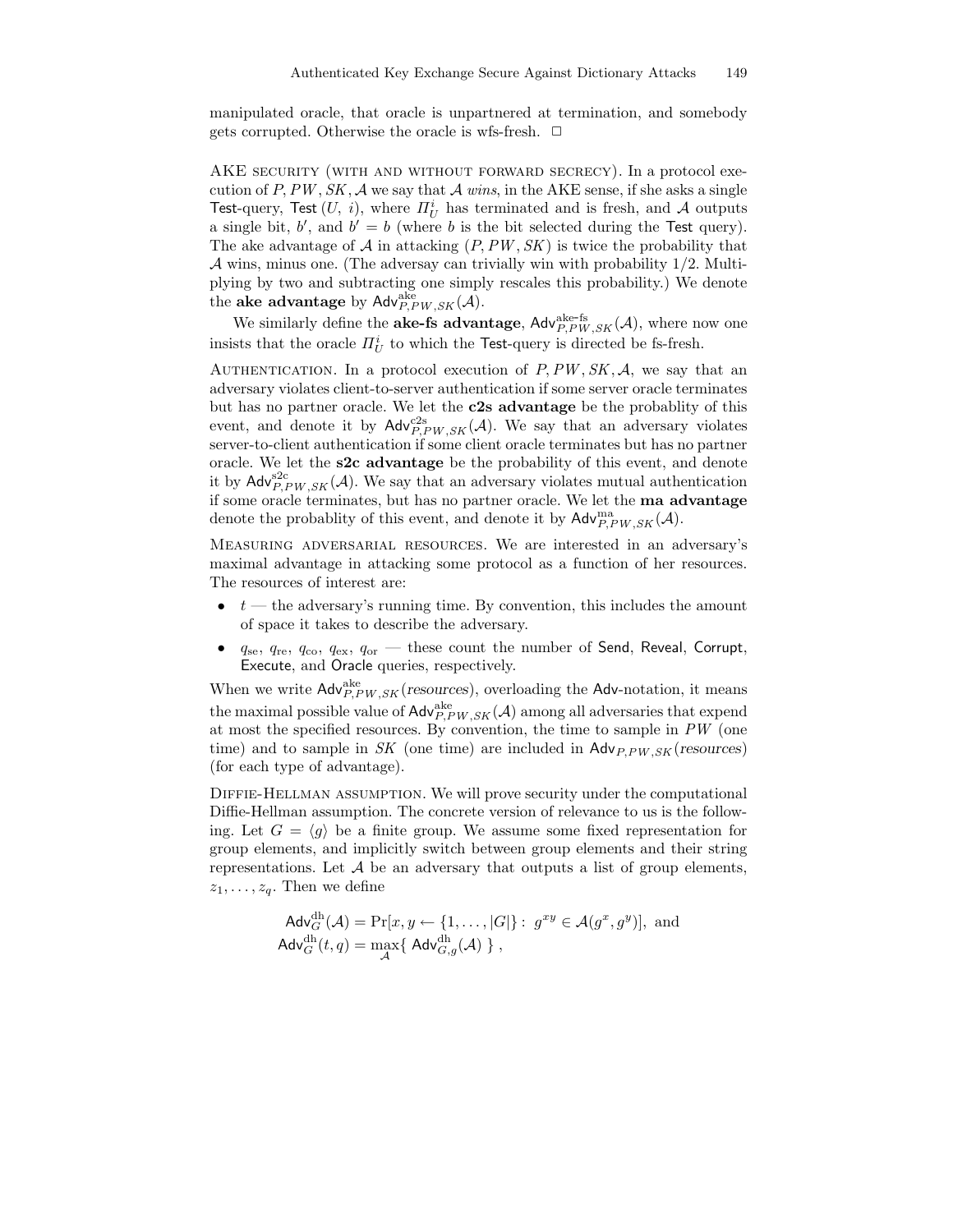150 Mihir Bellare, David Pointcheval, and Phillip Rogaway

$$
A^{pw} \qquad B^{pw}
$$
\n
$$
x \stackrel{R}{\leftarrow} \{1, \ldots, |\mathcal{G}|\} \qquad A \parallel \mathcal{E}_{pw}(g^x) \longrightarrow
$$
\n
$$
\mathcal{E}_{pw}(g^y) \qquad y \stackrel{R}{\leftarrow} \{1, \ldots, |\mathcal{G}|\}
$$

Fig. 3. The protocol EKE2. Depicted are flows of an honest execution. The shared session key is  $sk = H(A \parallel B \parallel g^x \parallel g^y \parallel g^{xy})$  and shared session ID is  $sid =$  $A \parallel \mathcal{E}_{pw} (g^x) \parallel B \parallel \mathcal{E}_{pw} (g^y)$ . The partner ID for A is  $pid_A = B$  and the partner ID for B is  $pid_B = A$ .

where the maximum is over all adversaries that run in time at most  $t$  and output a list of q group elements. As before, t includes the description size of adversary  $\mathcal{A}$ .

### 4 Secure AKE: Protocol EKE2

In this section we prove the security of the two flows at the center of Bellovin and Merritt's EKE protocol [6]. Here we define the (slightly modified) "piece" of EKE that we are interested in.

DESCRIPTION OF EKE2. This is a Diffie-Hellman key exchange in which each flow is enciphered by the password, the SK is  $sk = H(A \parallel B \parallel g^x \parallel g^y \parallel g^{xy}),$ and the SID and PID are appropriately defined. The name of the sender also accompanies the first flow. See Figures 3 and 4.

Arithmetic is in a finite cyclic group  $\mathcal{G} = \langle g \rangle$ . This group could be  $\mathcal{G} = \mathbb{Z}_p^*$ , or it could be a prime-order subgroup of this group, or it could be an elliptic curve group. We denote the group operation multiplicatively. The protocol uses a cipher  $\mathcal{E}$ : Password  $\times \mathcal{G} \to \mathcal{C}$ , where  $pw_A \in$  Password for all  $A \in$  Client. There are many concrete constructions that could be used to instantiate such an object; see [8]. In the analysis this is treated as an ideal cipher. Besides the cipher we use a hash function H. It outputs  $\ell$ -bits, where  $\ell$  is the length of the session key we are trying to distribute. Accordingly, the session-key space SK associated to this protocol is  $\{0,1\}^{\ell}$  equipped with a uniform distribution.

SECURITY THEOREM. The following indicates that the security of EKE2 is about as good as one could hope for. We consider the simple case where Password has size N and all client passwords are chosen uniformly (and independently) at random from this space. Formally this initialization is captured by defining the appropriate LL-key generator PW. It picks  $pw_A \stackrel{R}{\leftarrow} Password$  for each  $A \in Client$ and sets  $pw_B[A] = pw_A$  for each  $B \in Server$  and  $A \in Client$ . It then sets  $pw_B = \langle pw_B[A]\rangle_{A\in Client}$  and outputs  $\langle pw_A, pw_B\rangle_{A\in Client, B\in Server}$ . The theorem below assumes that the space Password is known in the sense that it is possible to sample from it efficiently.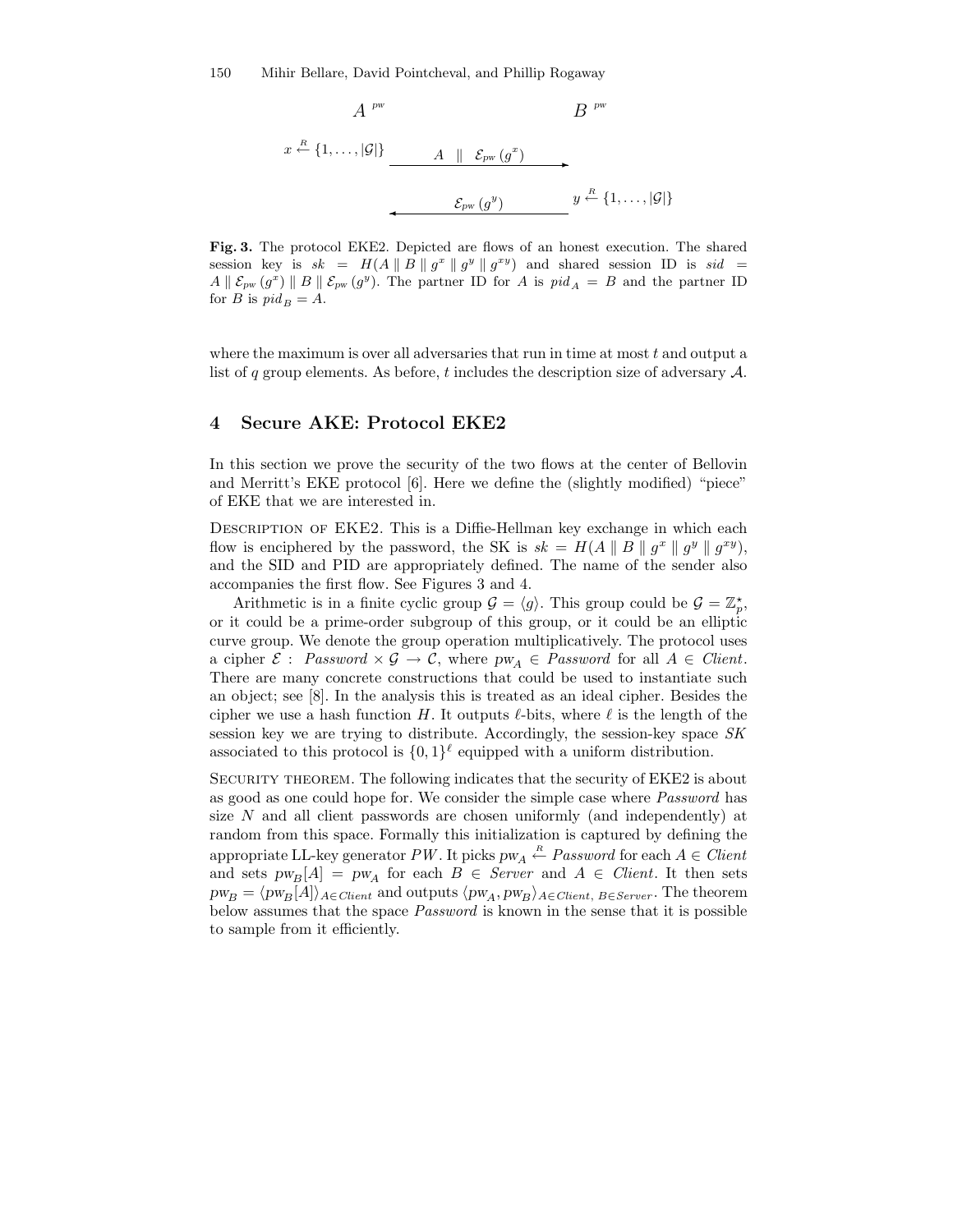if state = READY and  $U \in Client$  then // A sends the first flow  $\langle A \rangle \leftarrow U \langle B \rangle \leftarrow msg\text{-}in$ , where  $B \in Server$  $x \stackrel{R}{\leftarrow} \{1, \ldots, |G|\} \quad X \leftarrow g^x \quad X$ \* ←  $\mathcal{E}_{pw}(X)$  msg-out ←  $A \parallel X^*$  $sid \leftarrow pid \leftarrow sk \leftarrow \varepsilon \quad acc \leftarrow term \leftarrow \text{FALSE} \quad state \leftarrow \langle x, B \rangle$ return (msg-out, acc, term, sid, pid, sk, state) else if  $state =$  READY and  $U \in Server$  then  $//$  B sends the second flow  $\langle B \rangle \leftarrow U \quad \langle A, X^* \rangle \leftarrow msg\text{-}in$ , where  $A \in Client$  and  $X^*$  is a ciphertext  $y \stackrel{R}{\leftarrow} \{1, \ldots, |G|\} \quad Y \leftarrow g^y \quad Y^* \leftarrow \mathcal{E}_{pw}(Y)$  $X \leftarrow \mathcal{D}_{pw}(X^*) \quad K \leftarrow X^y \quad msg-out \leftarrow Y^*$  $sid \leftarrow A \parallel X^* \parallel B \parallel Y^* \quad pid \leftarrow A \quad sk \leftarrow H(A \parallel B \parallel X \parallel Y \parallel K)$  $\mathit{acc} \gets \mathit{term} \gets \textsc{TRUE} \quad \mathit{state} \gets \textsc{DONE}$ return (msg-out, acc, term, sid, pid, sk, state) else if state =  $\langle x, B \rangle$  and  $U \in Client$  then // A receives the second flow  $\langle Y^* \rangle \leftarrow msg\text{-}in$ , where  $Y^*$  is a ciphertext  $Y \leftarrow \mathcal{D}_{pw}(Y^*) \quad K \leftarrow Y^x$  $sid \leftarrow A \parallel X^* \parallel B \parallel Y^*$  $pid \leftarrow B \quad sk \leftarrow H(A \parallel B \parallel X \parallel Y \parallel K)$  $\mathit{acc} \gets \mathit{term} \gets \textsc{TRUE} \quad \mathit{state} \gets \textsc{DONE}$ return (msg-out, acc, term, sid, pid, sk, state)

Fig. 4. Definition of EKE2. The above defines both client and server behavior,  $P^{h}(\langle U, pw, state, msg\text{-}in \rangle).$ 

**Theorem 1.** Let  $q_{\rm se}, q_{\rm re}, q_{\rm co}, q_{\rm ex}, q_{\rm or}$  be integers and let  $q = q_{\rm se} + q_{\rm re} + q_{\rm co} +$  $q_{\text{ex}} + q_{\text{or}}$ . Let Password be a finite set of size N and assume  $1 \leq N \leq \sqrt{|\mathcal{G}|}/q$ . Let PW be the associated LL-key generator as discussed above. Let P be the EKE2 protocol and let SK be the associated session-key space. Assume the weakcorruption model. Then

$$
\begin{aligned} &\mathsf{Adv}_{P,PW,SK}^{\mathrm{ake}\text{-}fs}(t,q_{\mathrm{se}},q_{\mathrm{re}},q_{\mathrm{co}},q_{\mathrm{ex}},q_{\mathrm{or}})\\ &\leq \frac{q_{\mathrm{se}}}{N}+q_{\mathrm{se}}\cdot q_{\mathrm{or}}\cdot\mathsf{Adv}_{\mathcal{G},g}^{\mathrm{dh}}(t',q_{\mathrm{or}})+\frac{O(q^2)}{|\mathcal{G}|}+\frac{O(1)}{\sqrt{|\mathcal{G}|}} \end{aligned}
$$

where  $t' = t + O(q_{\text{se}} + q_{\text{or}})$ .  $\Box$ 

Remark 8. Since EKE2 is a two-flow protocol, Remark 7 implies that it cannot achieve forward secrecy in the strong-corruption model. Accordingly the above theorem considers the weak-corruption model with regard to forward secrecy. The resistance to dictionary attacks is captured by the first term which is the number of send queries divided by the size of the password space. The other terms can be made negligible by an appropriate choice of parameters for the group  $\mathcal{G}$ .  $\Box$ 

*Remark 9.* The upper bound imposed in the theorem on the size  $N$  of the password space is not a restriction because if the password space were larger the question of dictionary attacks becomes moot: the adversary cannot exhaust the password space off-line anyway. Nonetheless it may be unclear why we require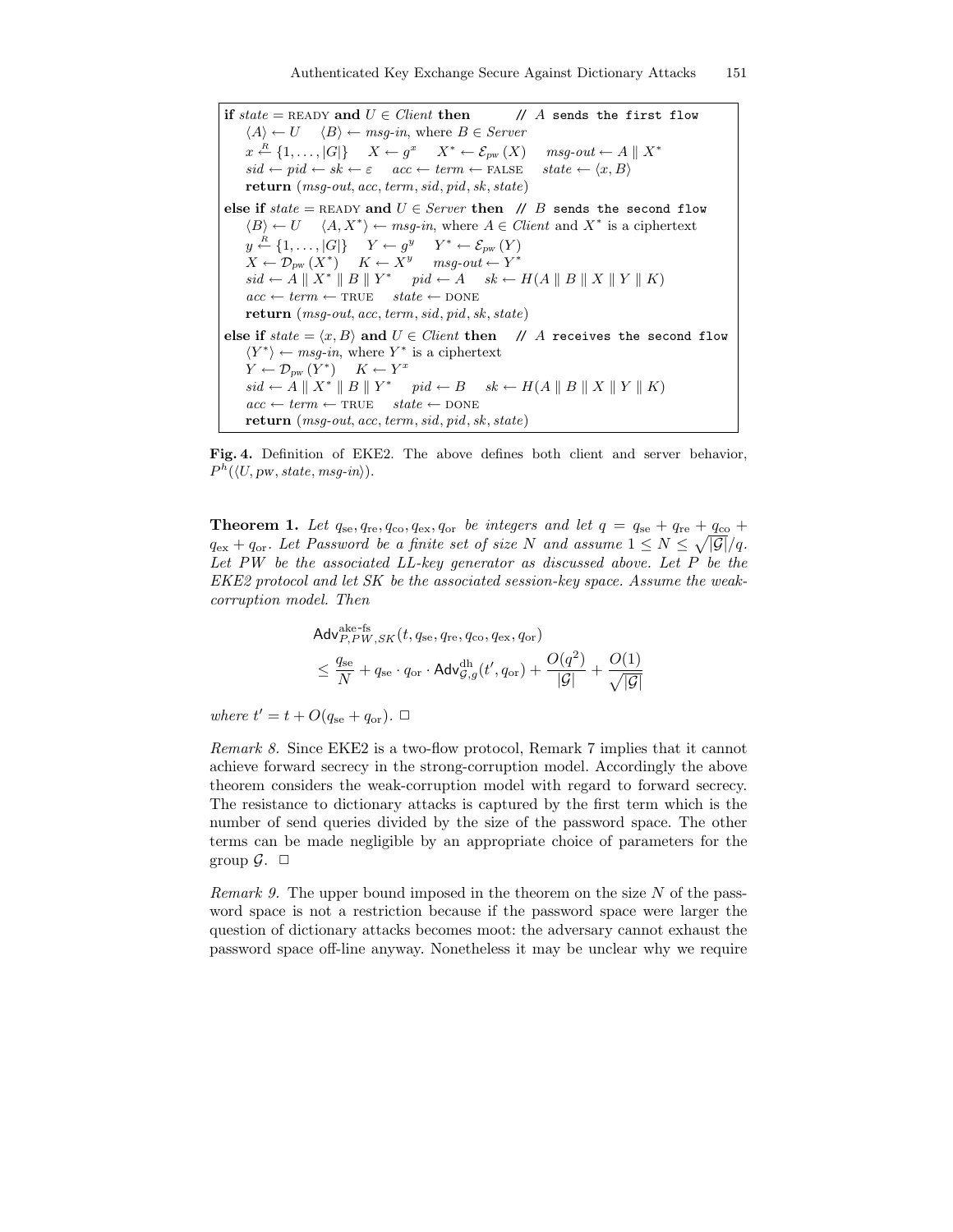such a restriction. Intuitively, as long as the password space is not too large the adversary can probably eliminate at most one candidate password from consideration per Send query, but for a larger password space it might in principle be able to eliminate more at a time. This doesn't damage the success probability because although it eliminates more passwords at a time, there are also more passwords to consider.  $\Box$ 

The proof of Theorem 1 is omitted due to lack of space and can be found in the full version of this paper [2]. We try however to provide a brief sketch of the main ideas in the analysis.

Assume for simplicity there is just one client A and one server B. Consider some adversary  $A$  attacking the protocol. We view  $A$  as trying to guess  $A$ 's password. We consider at any point in time a set of "remaining candidates." At first this equals Password, and as time goes on it contains those candidate passwords that the adversary has not been able to eliminate from consideration as values of the actual password held by A. We also define a certain "bad" event in the execution of the protocol with this adversary, and show that as long as this event does not occur, two things are true:

- (1) A's password, from the adversary's point of view, is equally likely to be any one from the set of remaining passwords, and
- (2) The size of the set of remaining passwords decreases by at most one with each oracle query, and the only queries for which a decrease occurs are reveal or test queries to manipulated oracles.

The second condition implies that the number of queries for which the decrease of size in the set of remaining candidates occurs is bounded by  $q_{\text{se}}$ . We then show that the probability of the bad event can be bounded in terms of the advantage function of the DH problem over  $\mathcal{G}$ .

Making this work requires isolating a bad event with two properties. First, whenever it happens we have a way to "embed" instances of the DH problem into the protocol so that adversarial success leads to our obtaining a solution to the DH problem. Second, absence of the bad event leads to an inability of the adversary to obtain information about the password at a better rate than eliminating one password per reveal or test query to a manipulated oracle. Bounding the probability of the bad event involves a "simulation" argument as we attempt to "plant" DH problem instances in the protocol. Bounding adversarial success under the assumption the bad event does not happen is an information-theoretic argument. Indeed, the difficulty of the proof is in choosing the bad event so that one can split the analysis into an information-theoretic component and a computational component in this way.

# 5 Adding Authentication

In this section we sketch generic transformations for turning an AKE protocol  $P'$  into a protocol  $P$  that provides client-to-server authentication, server-toclient authentication, or both. The basic approach is well-known in folklore—use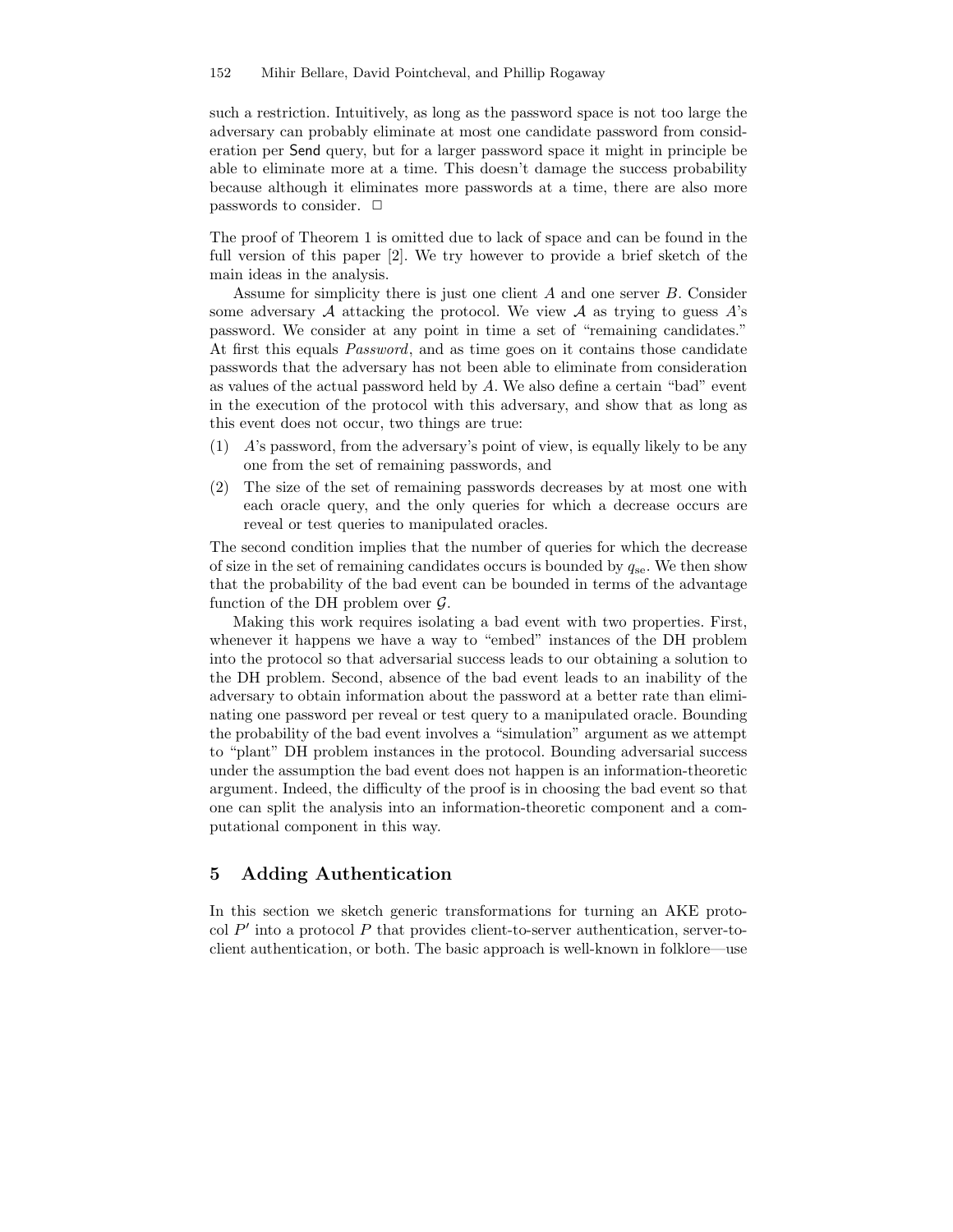$$
A^{pw} \qquad \qquad B^{pw}
$$

$$
x \stackrel{R}{\leftarrow} \{1, \ldots, |\mathcal{G}|\}
$$
\n
$$
A \parallel \mathcal{E}_{pw}(g^x)
$$
\n
$$
y \stackrel{R}{\leftarrow} \{1, \ldots, |\mathcal{G}|\}
$$
\n
$$
sk' \leftarrow H(A||B||g^x||g^y||g^{xy})
$$
\n
$$
H-sk'||1)
$$
\n
$$
H(sk'||2)
$$

Fig. 5. Flows of an honest execution of AddMA(EKE2). The shared SK is  $sk =$  $H(sk' \parallel 0)$  and the shared SID is  $sid = A \parallel \mathcal{E}_{pw} (g^x) \parallel B \parallel \mathcal{E}_{pw} (g^y)$ . The PID for A is B and the PID for B is A.

the distributed session key to construct a simple "authenticator" for the other party—but one has to be careful in the details, and people often get them wrong.

The ease with which an AKE protocol can be modified to provide authentication is one of the reasons for using AKE as a starting point.

In what follows we assume that the AKE protocol  $P'$  is designed to distribute session keys from a space  $SK = U_{\ell}$ , the uniform distribution on  $\ell$ -bit strings.

While a pseudorandom function is sufficient for adding authentication to an AKE protocol, for simplicity (and since one likely assumes it anyway, in any practical password-based AKE construction) we assume (at least) the randomoracle model. The random hash function is denoted  $H$ . Its argument (in our construction) will look like  $sk' \parallel i$ , where  $sk'$  is an  $\ell$ -bit string and i is a fixedlength string encoding one of the numbers 0, 1, or 2. We require that the AKE protocol P never evaluates H at any point of the form  $sk' \parallel 0, sk' \parallel 1$ , or  $sk' \parallel 2$ , where  $sk' \in \{0,1\}^{\ell}$ .

The transformations. The transformation AddCSA (add client-to-server authentication) works as follows. Suppose that in protocol  $P'$  the client A has accepted  $sk'_A$ ,  $sid'_A$ ,  $pid'_A$ , and suppose that A then terminates. In protocol  $P = \text{AddCSA}(P')$  have A send one additional flow,  $auth_A = H(sk'_A || 2)$ , have A accept  $sk_A = H(sk'_A \parallel 0)$ ,  $sid_A = sid'_A$ ,  $pid_A = pid'_A$ , and have A terminate, saving no state. On the server side, suppose that in  $P'$  the server B accepts  $sk_B'$ ,  $sid'_B, pid'_B$ , and B terminates. In protocol P have B receive one more flow,  $auth'_A$ . Have B check if  $auth'_A = H(s k'_B || 2)$ . If so, then B accepts  $sk_B = H(s k'_B || 0)$ ,  $sid_B = sid'_B$ ,  $pid_B = pid'_B$ , and then B terminates, without saving any state. Otherwise, B terminates (rejecting), saving no state.

Transformations AddSCA (add server-to-client authentication) and AddMA (add mutual authentication) are analogous. The latter is illustrated in Figure 5. In all of these transformation, when a party ends up sending two consecutive flows, one can always collapse them into one.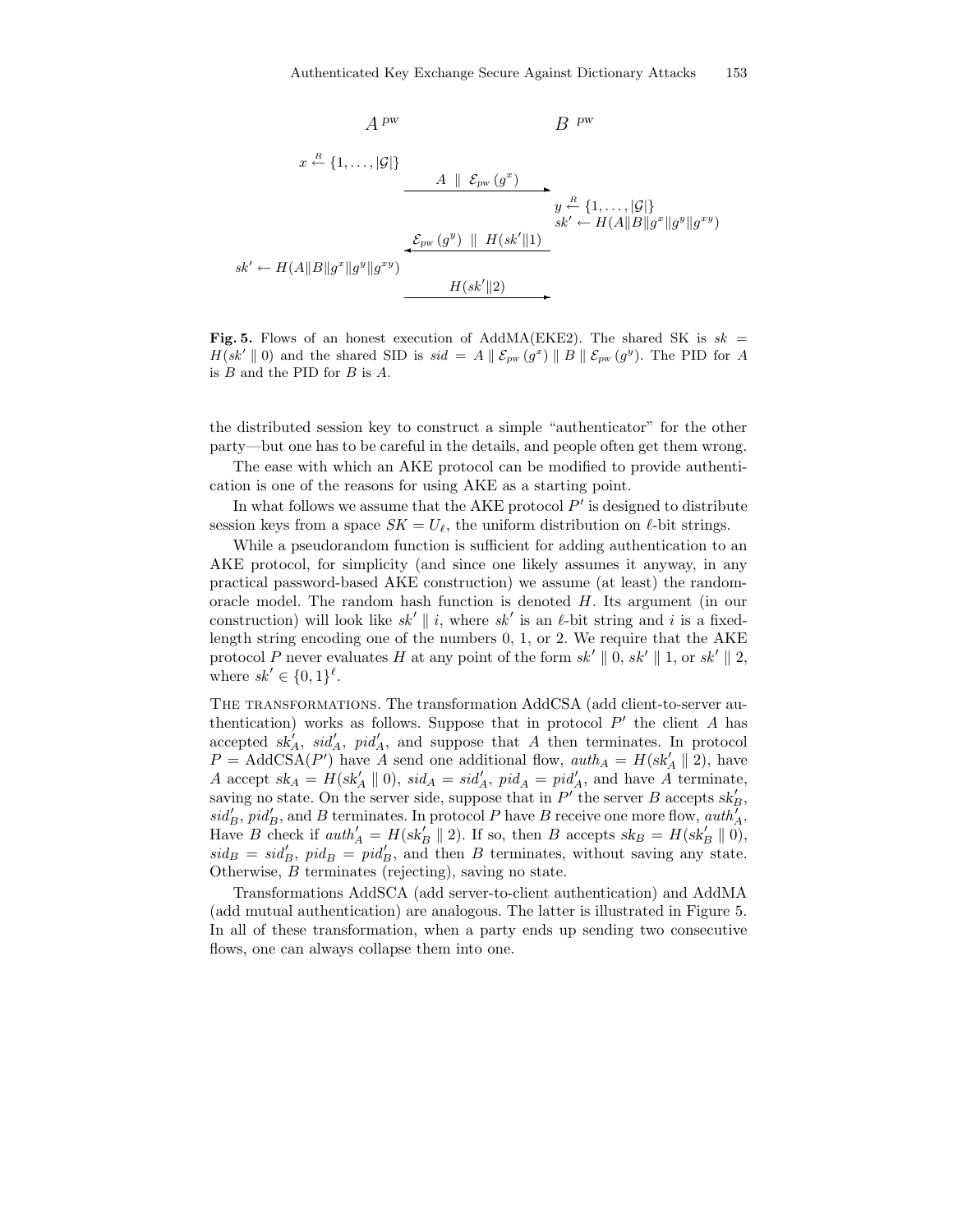Remark 10. It is crucial in these transformations that the SK produced by  $P'$ is not used both to produce an authenticator and as the final session key; if one does this, the protocol is easily seen to be insecure under our definitions. This is a common "error" in the design of authentication protocols. It was first discussed [3].  $\Box$ 

PROPERTIES. Several theorems can be pursued about how the security of  $P'$ relates to that of  $AddCSA(P')$ ,  $AddSCA(P')$ , and  $AddMA(P')$ . These capture the following. If  $P'$  is good in the sense of  $\text{Adv}^{\text{ake}}$  then  $\text{AddCSA}(P')$  is good in the sense of Adv<sup>ake</sup> and Adv<sup>c2s</sup>. If P' is good in the sense of Adv<sup>ake</sup> then AddSCA(P') is good in the sense of  $\text{Adv}^{\text{ake}}$  and  $\text{Adv}^{\text{32c}}$ . If  $P'$  is good in the sense of  $\text{Adv}^{\text{ake}}$  then  $AddMA(P')$  is good in the sense of  $Adv<sup>ake</sup>$ ,  $Adv<sup>szc</sup>$ , and  $Adv<sup>c2s</sup>$ . The weak form of forward secrecy mentioned in Remark 7 is also interesting in connection with AddCSA and AddMA, since these transformations apparently "upgrade" good weak forward secrecy,  $Adv<sup>ake-wfs</sup>$ , to good ordinary forward secrecy,  $Adv<sup>ake-fs</sup>$ .

Simplifications. The generic transformations given by AddCSA, AddSCA and AddMA do not always give rise to the most efficient method for the final goal. Consider the protocol AddMA(EKE2) of Figure 5. It would seem that the encryption in the second flow can be eliminated and one still has a good protocol for AKE with MA. However, we know of no approach towards showing such a protocol secure short of taking the first two flows of that protocol and showing that they comprise a good AKE protocol with server-to-client authentication, and then applying AddCSA transformation.

Given the complexity of proofs in this domain and the tremendous variety of simple and plausibly correct protocol variants, it is a major open problem in this area to find techniques which will let us deal with the myriad of possibilities, proving the correct ones correct, without necessitating an investment of months of effort to construct a "rigid" proof for each and every possibility.

#### Acknowledgments

We thank Charlie Rackoff for extensive discussions on the subject of session-key exchange over the last five years, and for his corrections to our earlier works. We thank Victor Shoup for useful comments and criticisms on this subject. We thank the Eurocrypt 2000 committee for their excellent feedback and suggestions.

Mihir Bellare is supported in part by NSF CAREER Award CCR-9624439 and a 1996 Packard Foundation Fellowship in Science and Engineering. Phillip Rogaway is supported in part by NSF CAREER Award CCR-9624560. Much of Phil's work on this paper was carried out while on sabbatical in the Dept. of Computer Science, Faculty of Science, Chiang Mai University, Thailand.

#### References

1. M. Bellare, R. Canetti, and H. Krawczyk. A Modular Approach to the Design and Analysis of Authentication and Key Exchange Protocols. Proc. of the 30th STOC. ACM Press, New York, 1998.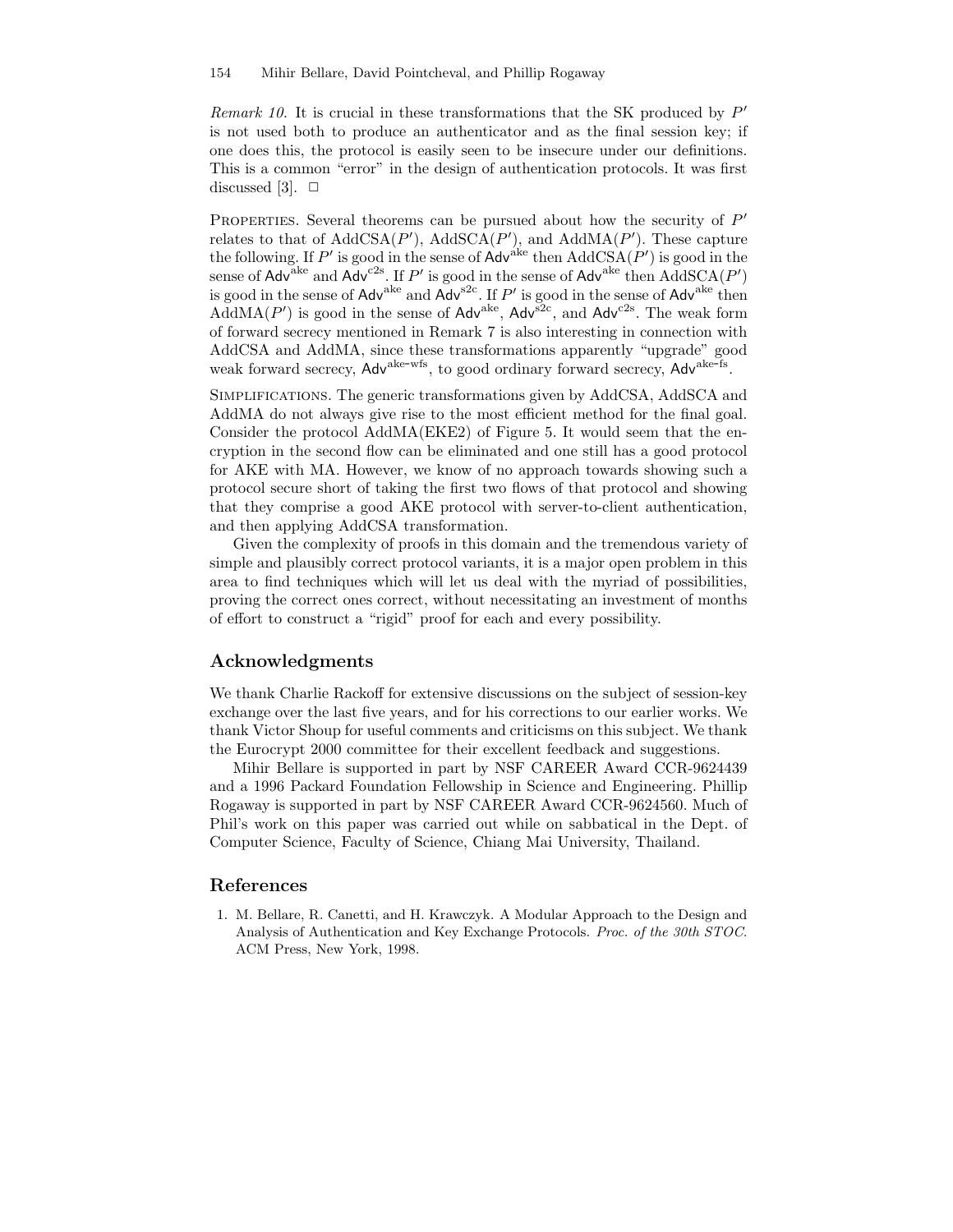- 2. M. Bellare, D. Pointcheval, and P. Rogaway. Authenticated Key Exchange Secure Against Dictionary Attacks. Full version of this paper, available from http:// www-cse.ucsd.edu/users/mihir
- 3. M. Bellare and P. Rogaway. Entity Authentication and Key Distribution. CRYPTO '93, LNCS 773, pages 232–249. Springer-Verlag, Berlin, 1994.
- 4. M. Bellare and P. Rogaway. Provably Secure Session Key Distribution: the Three Party Case. Proc. of the 27th STOC. ACM Press, New York, 1995.
- 5. M. Bellare and P. Rogaway, work in progress.
- 6. S. Bellovin and M. Merritt. Encrypted Key Exchange: Password-Based Protocols Secure against Dictionary Attacks. Proc. of the Symposium on Security and Privacy, pages 72–84. IEEE, 1992.
- 7. S. Bellovin and M. Merritt. Augmented Encrypted Key Exchange: A Password-Based Protocol Secure against Dictionary Attacks and Password File Compromise. Proceedings of the 1st Annual Conference on Computer and Communications Security, ACM, 1993.
- 8. J. Black and P. Rogaway. Ciphers with Arbitrary Finite Domains. Manuscript, 2000.
- 9. M. Boyarsky. Public-Key Cryptography and Password Protocols: The Multi-User Case. Proceedings of the 6th Annual Conference on Computer and Communications Security, ACM, 1999.
- 10. V. Boyko, P. MacKenzie, and S. Patel. Provably Secure Password-Authenticated Key Exchange Using Diffie-Hellman. Eurocrypt 2000, LNCS 1807, pages ??–??. Springer-Verlag, Berlin, 2000.
- 11. P. Buhler, T. Eirich, M. Steiner, and M. Waidner. Secure Password-Based Cipher Suite for TLS. Proceedings of Network and Distributed Systems Security Symposium. February 2000.
- 12. D. Denning and G. Sacco. Timestamps in Key Distribution Protocols. Communications of the ACM, 24, 1981, pp 533–536.
- 13. L. Gong, M. Lomas, R. Needham, and J. Saltzer. Protecting Poorly Chosen Secrets from Guessing Attacks. IEEE Journal on Selected Areas in Communications, 11(5):648–656, June 1993.
- 14. S. Halevi and H. Krawczyk. Public-Key Cryptography and Password Protocols. ACM Transactions on Information and System Security, Vol. 2, No. 3, pp. 230–268, August 1999. Earlier version in Proc. of the 5th CCS conference, ACM Press, New York, 1998.
- 15. D. Jablon. Strong Password-Only Authenticated Key Exchange. ACM Computer Communications Review, October 1996.
- 16. D. Jablon. Extended Password Key Exchange Protocols Immune to Dictionary Attacks. Proc. of WET-ICE '97, pp. 248–255. IEEE Computer Society, June 1997.
- 17. S. Lucks. Open Key Exchange: How to Defeat Dictionary Attacks Without Encrypting Public Keys. Proc. of the Security Protocols Workshop, LNCS 1361. Springer-Verlag, Berlin, 1997.
- 18. P. MacKenzie and R. Swaminathan. Secure Authentication with a Short Secret. Manuscript. November 2, 1999. Earlier version as Secure Network Authentication with Password Identification. Submission to IEEE P1363a. August 1999. Available from http://grouper.ieee.org/groups/1363/addendum.html
- 19. C. Rackoff, private communication, 1995.
- 20. V. Shoup. On Formal Models for Secure Key Exchange. Theory of Cryptography Library Record 99-12, http://philby.ucsd.edu/cryptolib/ and invited talk at ACM Computer and Communications Security conference, 1999.